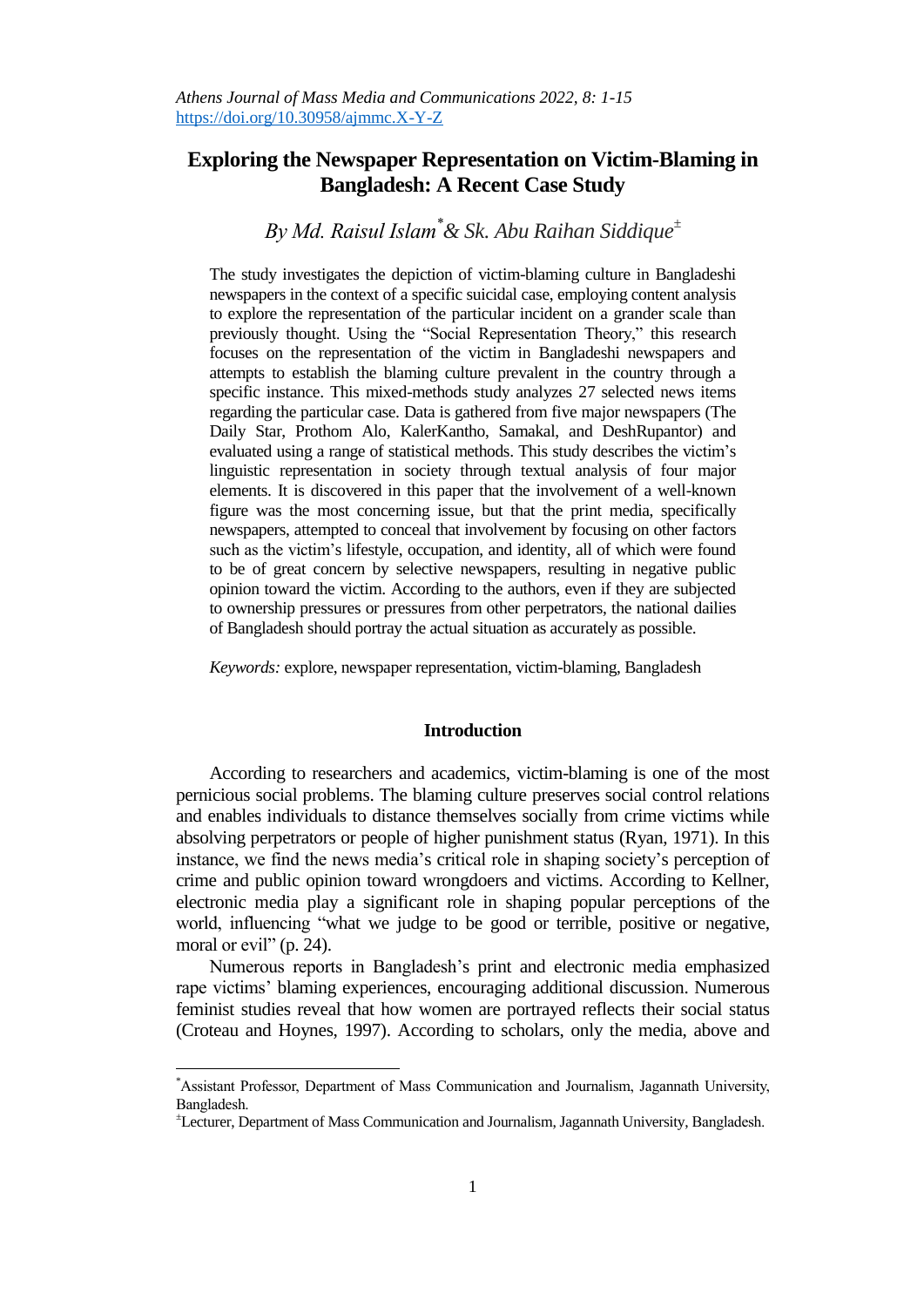beyond all other social strengths, has a significant impact on individuals' behaviors and opinions (Chermak, 1995; Croteau and Hoynes, 1997). In this sense, by undervaluing victims and supporting perpetrators through victimblaming language, the media conveys a clear message to its viewers that violence against women is not a serious crime and that, in certain situations, women are to blame for their victimization. Domestic abuse professionals and intimate friends and family members of the victims rarely use media sources to report on this type of situation (Bullock and Cubert, 2002; Byerly, 1994; Meyers, 1997; Taylor, 2009). As a result, journalists frequently reinforce preconceptions about victims and perpetrators and neglect to report on the underlying societal reasons for violence (Heeren and Messing, 2009, p. 208). Occasionally, the media generalize social culture and are always on the lookout for the victims' wrong approaches; if they discover any evidence of the victims' wrongdoing or unconsciousness, the real scenario then turns against the victims.

Several previous cases in Bangladesh demonstrated how women victims are undervalued, even though death does not shield them from the onslaught of misogynistic remarks from strangers. A more dangerous fact is the role of news organizations in playing a virulent and presumptuous role alongside others. Even after the perpetrator confessed, the case of a 17-year-old O-level student who was raped and died of her injuries in January 2021 was emphasized as a dramatic rape case, and she became the target of societal censure and defamation. The same thing occurred in another instance involving Shohagi Jahan Tonu, a second-year college girl who was raped and murdered by unidentified perpetrators, and in that case, her reputation was also placed on trial by several media outlets. Without sensationalizing reporting about a victim's lifestyle or previous relationships, the media is responsible for establishing the truth about a crime and the facts by avoiding unnecessary, irrelevant information that portrays the victim as someone who "deserves" what happened to her. By identifying these examples, researchers can ascertain the mainstream media's position on a recent case involving Mosharat Jahan Munia, a 21-year-old woman.

On April 26, Mosarat Jahan Munia, a 21-year-old college student, was discovered hanged in the capital's Gulshan neighborhood. This episode quickly made headlines when one of the country's business heavyweights, SayemSobhanAnvir, managing director of Bashundhara Group, filed a lawsuit alleging suicide facilitation. In this scenario, some media outlets chose not to publicize the incident, and as a result, the incident remained dormant for an entire day, even though the media covered it. Nonetheless, the incident was brought to light through social media, and then some of our news outlets began to cover the story, although they attempted to protect the accused by withholding their identity. Thus, a blame game ensues, with the media placing the responsibility squarely on the victim and her family. This research will explore how victim-blaming is depicted in society by using this specific example to comprehend better the media's role in establishing the blaming culture. Additionally, the study seeks to ascertain how the country's leading media sources addressed this issue and if the media attempted to unravel or exacerbate society's vicious, vulgar chatter.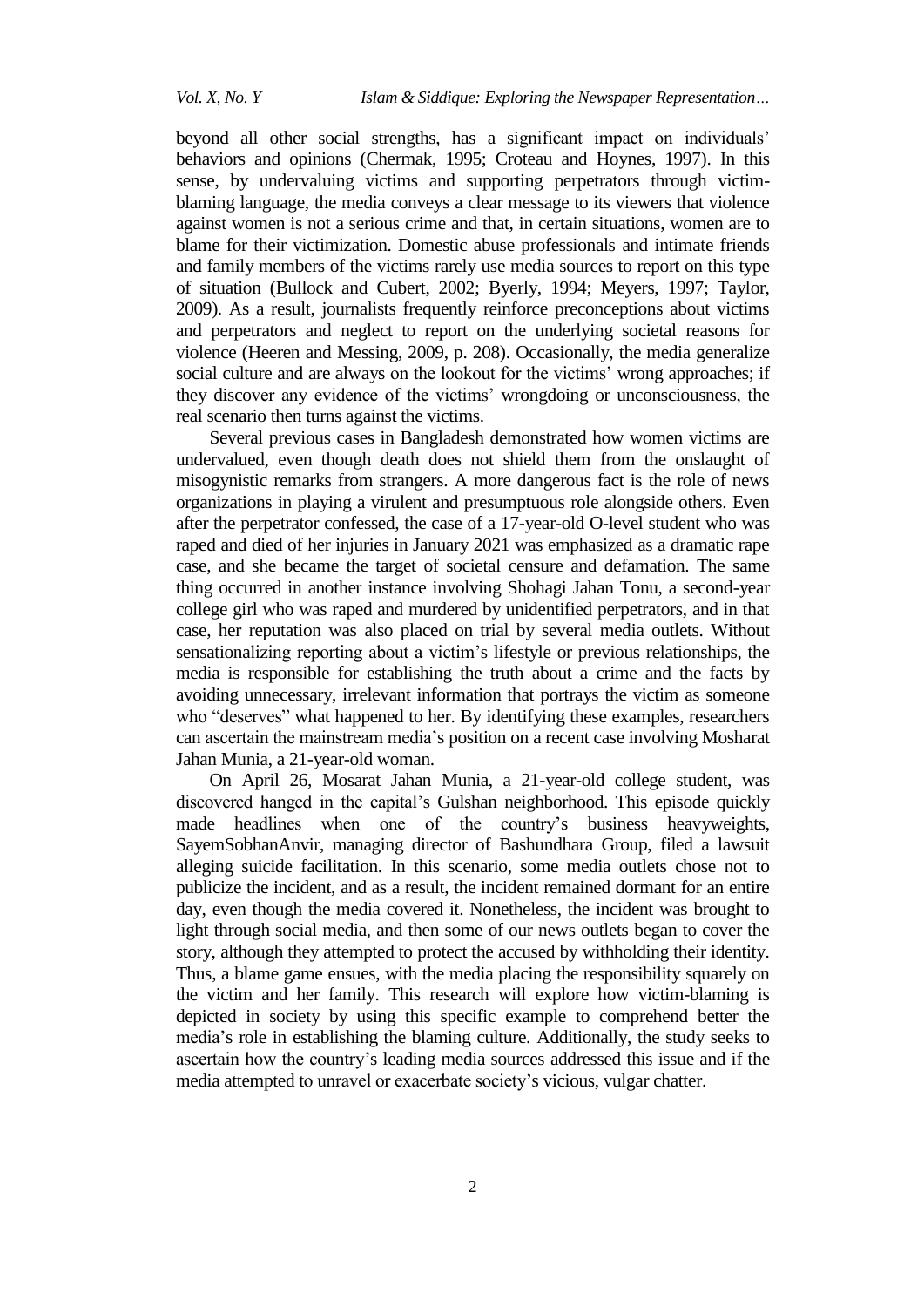#### **Objectives**

This study examines the social depiction of suicides linked with the suicidal case of Mosharat Jahan Munia in news articles, utilizing the content analysis to examine how these instances are portrayed on a larger scale. The mixed-methods approach of this study enables us to examine representations in detail and the frequency with which certain characteristics of those representations, which have been demonstrated in previous research to be particularly prominent in suicide coverage, appear in these news items. The research plan is based on thoroughly understanding the dynamic relationship between victim blaming and the social construction of victims based on the response of many actors in our society in the aftermath.

## **Literature Review**

In the 1960s and 1970s, public opinion in the United States began to shift toward victimization and victim-blaming, adversely affected by the civil rights movement, the women's movement, which placed a greater emphasis on crime response and control, and the development of the mental health profession (Best, 1997, pp. 8–10; Karmen, 1956). Throughout the early 1970s, a number of feminist researchers in developed countries questioned concerns about victim accusation, particularly in the context of assault, arguing that by focusing solely on the victim's association, attention was diverted away from the root causes of women's victimization. Cliché depictions of female casualties imply that women who fall short of prescribed gender roles such as devoted husbands and mothers expedite their mistreatment (Belknap, 2007).

Jamieson et al. (2003) state that suicide contagion acts in one of two ways: by informing news audiences about viable tactics for self-murder or by lowering the barrier to action for vulnerable people. According to Stack (2005), research on the role of suicide news broadcasts as a cause for suicide is inconsistent. Roemer et al. (2009) revealed that media coverage of one suicide topic could persuade some people to end their lives, despite providing some protection for others.

Suicide impacts may be influenced by the altered substance of media suicide scope. In Austria, news reports about individuals who considered suicide but did not attempt it were associated with a decrease in suicide rates, but stories about suicides increasing were associated with an increase in suicide rates (Niederkrotenthaler et al., 2010). The WHO-sponsored Multi-Country Study on women's health and domestic violence against women stated Tanzania had a greater rate of women aged 15 reporting abuse than Ethiopia (11.5 percent in Tanzania and 0.3 percent in Ethiopia). Pallittoet al. (2012) Additionally, the variation in predominance rates reflects the sample type. Consequences and context of the research and structural patterns of violence.

On October 24, 2017, Tarana Burke introduced the #MeToo hashtag.After more than a decade, #MeToo became a global hashtag in 2017 when Alyssa Milano and other women began discussing the Hollywood producer Harvey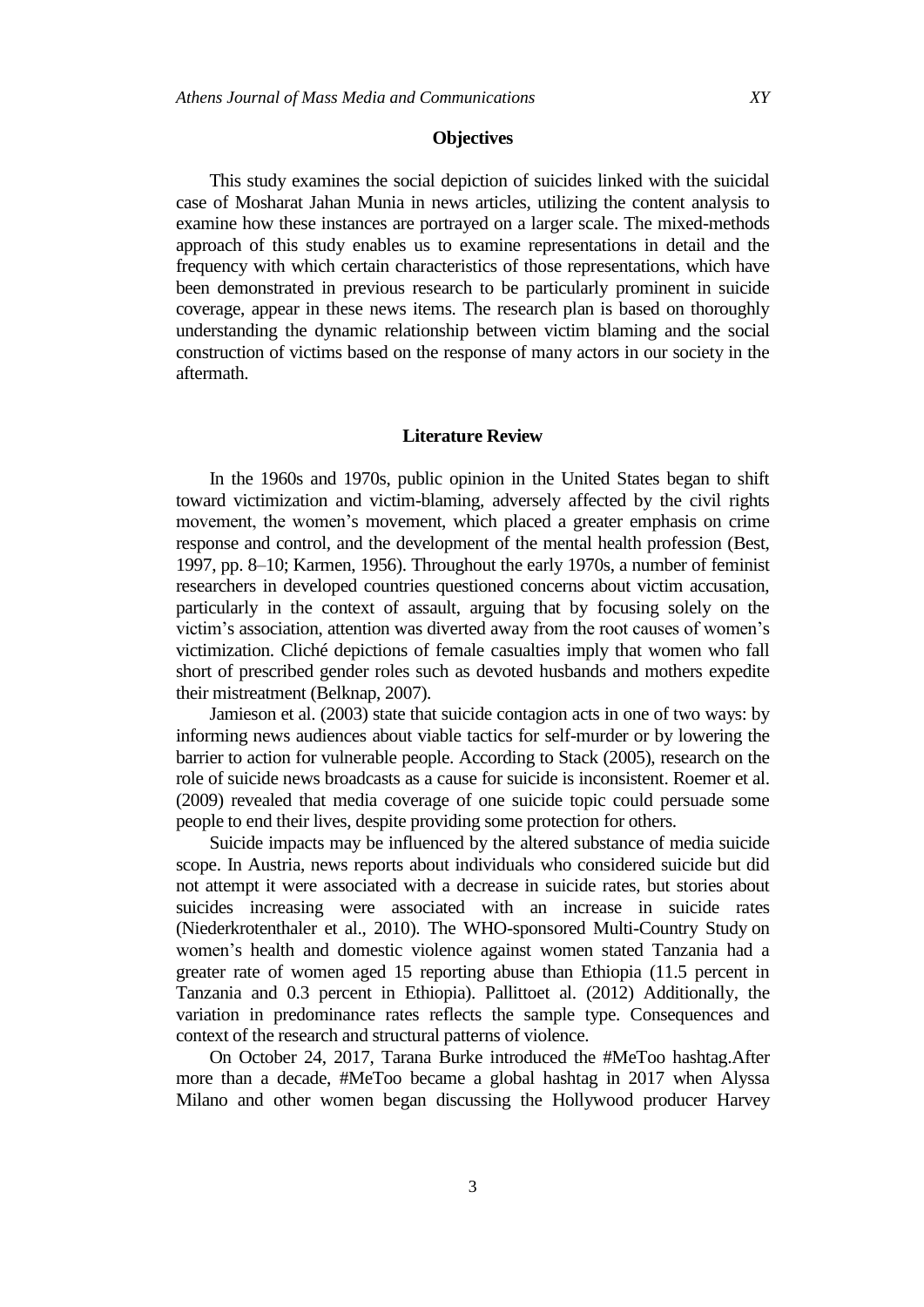Weinstein's sexual assault allegations. The slogan and hashtag swiftly grew in popularity, becoming an international movement. Milano invited the public to expose the scope of the sexual harassment problem by using the hashtag # MeToo. The hashtag was used 12 million times in the first 24 hours alone, generating widespread public and media interest (CBS News, 2017).

Gould et al. (2007) conducted a study of the U.S. media and discovered that the term "suicide" was included prominently in the headlines of more than 60% of articles, with almost 50% of news pieces describing the procedure. Tatum et al. (2010) also discovered that 77% of newspaper articles in the U.S. referenced the suicide method, whereas 69% contained no material about suicide prevention, and only 1% featured news items focusing on suicide risk factors or warnings. Meyers' (1994) assertion is backed up by Bullock and Cubert's (2002) findings, which concern news coverage, which is viewed as highly sensitive to gender myths and stereotypes. Additionally, these researchers' findings emphasized the critical nature of adding feminist perspectives when examining how domestic violence is presented in the news media. Another study examined changes in suicide reporting in Hong Kong newspapers before and after the World Health Organization's media guidelines titled "Preventing Suicide: A Resource for Media Professionals" were published, as well as the commencement of an awareness campaign. The study discovered an increase in certain aspects of suicide coverage, which is especially visible in tabloid newspapers (Fu and Yip, 2008).

In some cases, victim-blaming was shown to be unaffected by inebriation level, although an alcoholic victim was viewed as more accountable for her attack than a sober victim (Richardson and Campbell, 1992). Additionally, social power appears to play a substantial influence in determining blame. Social forces, in particular, appear to play a considerable role in determining fault. Both kind sexism and the force relations subcomponent of the hostile sexism scale are concerned with maintaining an inconsistency in the force differential between individuals in the public sphere. Support for such beliefs contributes to an increase in notable victim-blaming (Abrams et al. 2003; Pederson and Strömwall, 2013; Viki and Abrams, 2002; Yamawaki et al., 2007).

Another study included interviews with journalists and discovered that journalists who cover suicide situations are more receptive to reporting on them as being in the public interest, and they firmly believe that an accurate portrayal of suicide could deter others from committing the same crimes (Collings and Kemp, 2010; Subramanian, 2014). This study paved the way for further research on suicide contagion. Indeed, it is a widespread belief that media publicity can readily trigger suicide (Collings and Kemp, 2010; Subramanian, 2014). Additionally, in a few news stories, exposing the subtle details of suicide is considered critical because it can help expose or hold accountable organizations such as hospitals or clinics that are perceived to have failed to protect high-risk individuals (Subramanian, 2014).

Additional research was conducted on suicide coverage in the Australian news media to determine whether the dissemination of the suicide reporting guideline document "Reporting Suicide and Mental Illness" enhanced coverage of this subject between 2000 and 2007 (Pirkis et al., 2009). The study discovered a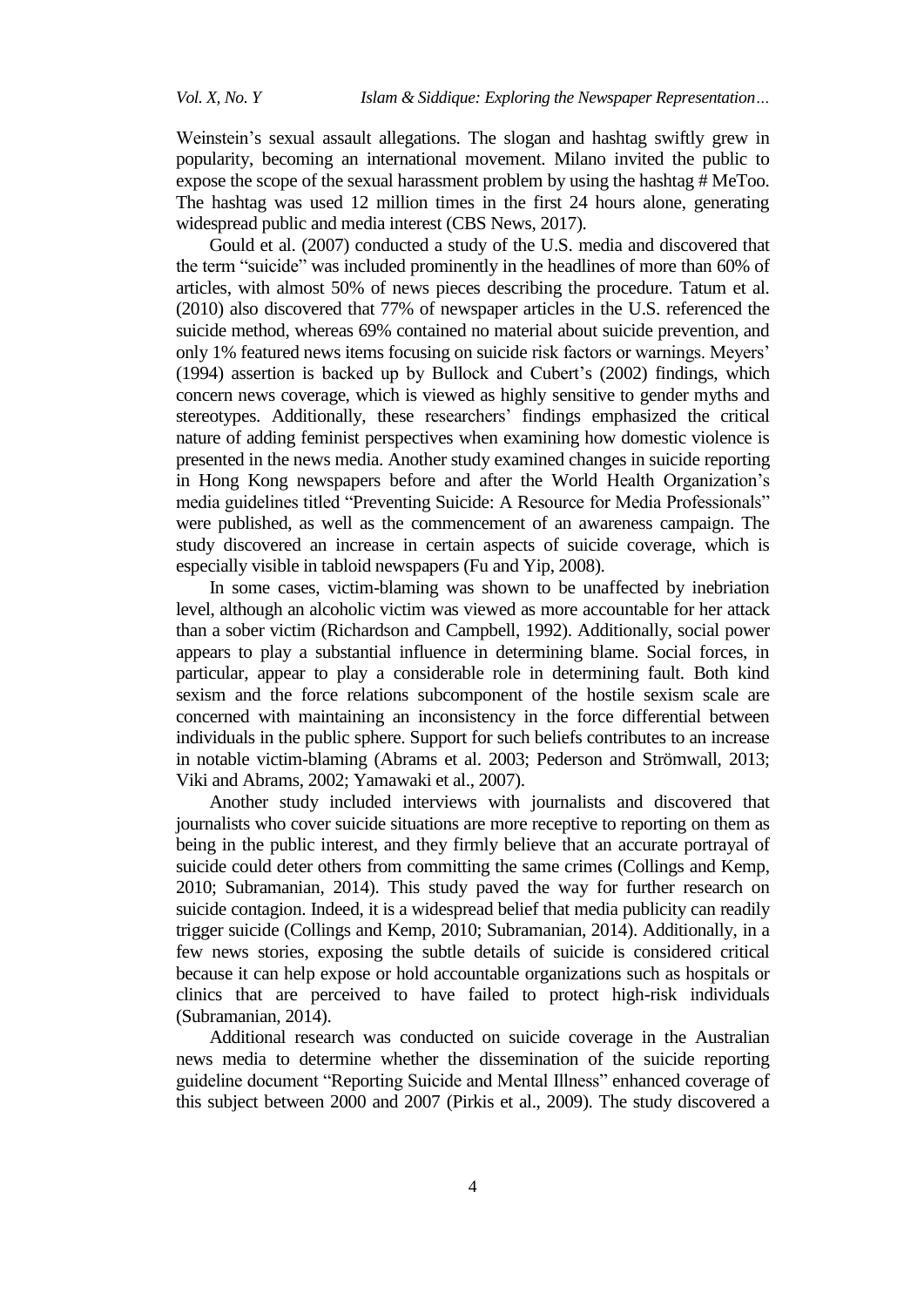noticeable improvement in the quality of reporting across multiple dimensions, including a drop in the use of inapplicable terminology, a decrease in the detail of suicide methods, and an increase in the provision of information regarding support resources. Another study evaluating the outcome of suicide reporting guidelines in Austria found that the guidelines enhanced the quality of reporting, which indirectly reduced the suicide rate (Niederkrotenthaler and Sonneck, 2007).

According to Amin (2021), victim-blaming has always been a predicted outcome anytime a crime is committed against a woman. In a piece headed "Victim" Blaming is a Crime," he wrote in a piece titled "Victim Blaming is a Crime." Who are its enablers? The author casts doubt on the mainstream media's participation in a particular death case involving Mosharat Jahan Munia, who was discovered hung in Dhaka, Bangladesh. Following the filing of a complaint against a prominent business figure in a large conglomerate, it was discovered that the business personality engaged in loud character assassination of the young woman, who is unable to defend herself against the terrible charges leveled against her. When purported mobile phone conversations between the victim and the accused are leaked to social media and then picked up by mainstream media, mainstream media's role becomes murky (Amin, 2021).

Blaming the victim is not a new occurrence; it appears to have been a part of human civilization throughout history. Rape victims, researchers, discover, experience a disproportionate amount of violence. As a result, scholars have classified rape into three categories: stranger rape, date/acquaintance rape, and marital rape. Stranger rape refers to a rape where the victim and offender have never met or worked together previously. When an individual is physically assaulted by someone she knows—for example, a companion, colleague, or someone with whom she has had a few dates—it is referred to as a date/ acquaintance rape (Calhoun et al., 1976; Check and Malamuth, 1983; Estrich, 1987; Johnson and Jackson, 1988; Quackenbush, 1989). In all of these instances, women experience social harassment, and society is more hesitant to place the entire blame on them, as society believes that women should be more cautious about fraternizing with males.

## **Research Questions**

According to the most recent information of Bangladeshi newspaper representations of blame culture, the study investigates the news from the country's most reputable newspapers, explicitly seeking to report the victim throughout this period. The following questions will guide our analysis:

- 1. How does the news coverage tend to blame the victim for her suicide through direct or indirect victim-blaming language?
- 2. How the newspaper tends not to highlight the issue? Moreover, if they were pushed to cover this incident, what would their (the news media) approach be?
- 3. How often do the articles portray the event as isolated as a societal issue?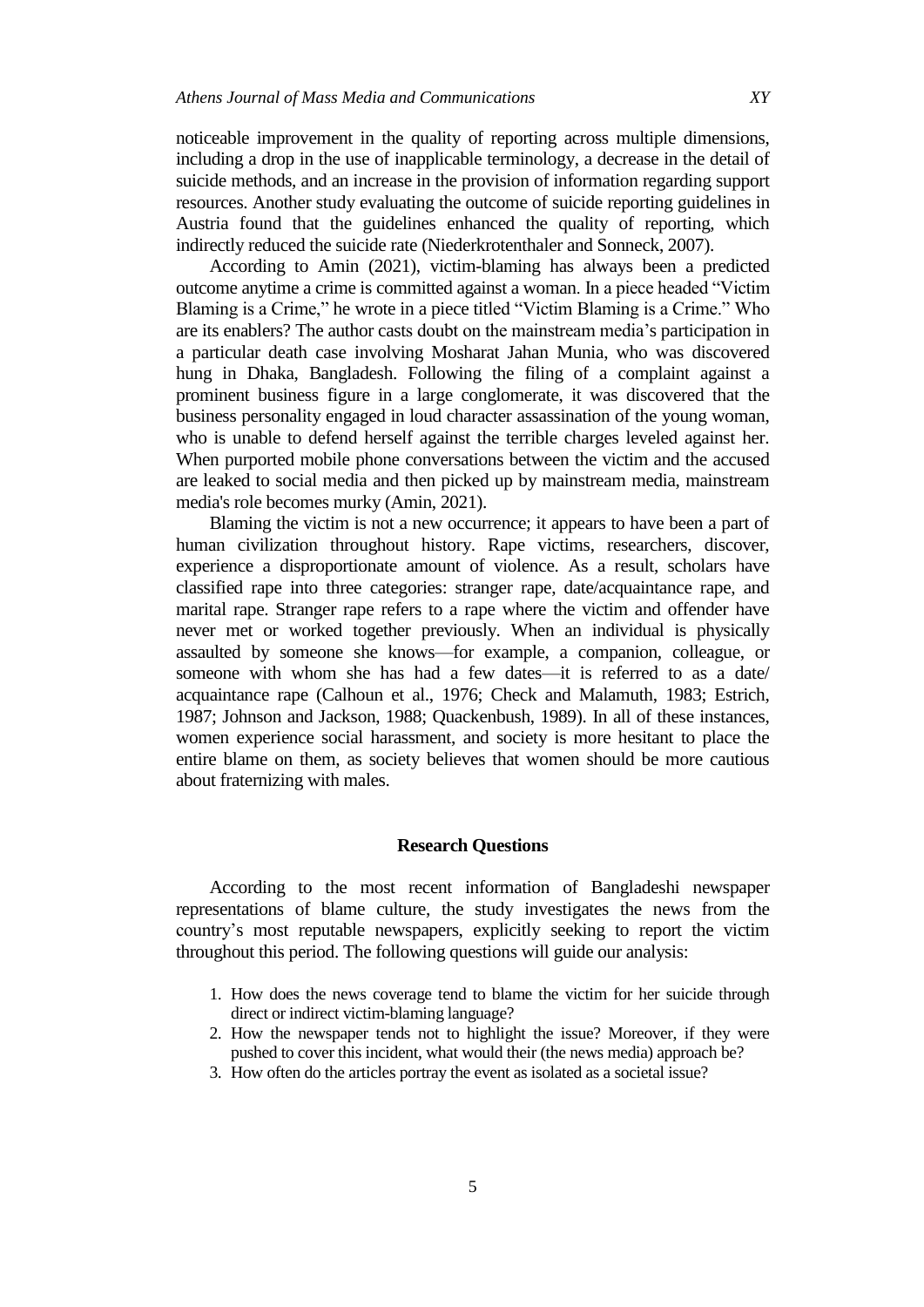## **Theoretical Framework**

Serge Moscovici's theory of social representations has impacted scholars from various fields but is primarily unknown among media researchers. The theory proposes a new method for examining how the media and individuals build societal and political concerns that define our generation or a particular period in history. Social representations are about the processes through which aspects are considered that result in shared interests and sentiments that help to enhance the social bonds that connect societies, organizations, and communities. It concentrates attention on events that become the subject of passionate debate, high emotions, conflicts, and ideological struggle, and as a result, it transforms society's collective thinking. As a communication theory, it establishes a link between society and the individual and between the media and the general audience. The concept is relevant in various ways for media and communication studies. It describes several communication mechanisms that explain how ideas are transmitted and transformed into what is considered common sense in everyday contexts.

The SRT is a social bonding theory that clarifies what links us and teaches us how social bonds are formed (Rateau et al., 2012). The idea relates to the process of collective meaning formation, emphasizing phenomena that become the topic of debate, intense emotions, conflicts, and ideological struggle, hence altering society's collective thinking. A communication theory establishes a connection between society and individuals, the media, and the public. The idea applies to the media and communication (Hoijer, 2011), as it describes how media texts address and depict national, regional, and societal concerns and events to an audience. Bauer and Gaskell (1999) assert that "representations are embedded in communication and individual minds, shared in a manner comparable to language." Washer (2004) defines these representations as "pictures, phrases, descriptions, instances, models, and metaphors that form the world." The researchers seek to focus on media representations and measure what the public generalizes or believes, much like a "media effects" approach would. From a social learning perspective, this work may serve as a model for suicide behavior, influencing vulnerable readers who may attempt to replicate similar activities. According to preliminary research, Internet searches for keywords connected to techniques increase significantly following news coverage, including suicide methods (Chang et al. 2011).

The purpose of this paper is to present the theory and its communication principles and make them relevant for media studies theorists and researchers. Using the "Social Representation Theory," this research focuses on the victim's representation and uncovers a culture of victim-blaming in Bangladeshi newspapers. Rather than monitoring what the general public believes or even thinks, a "media impacts" strategy would focus on public perceptions of a specific instance rather than monitoring what the overall public believes or even thinks, as would be the case in this research.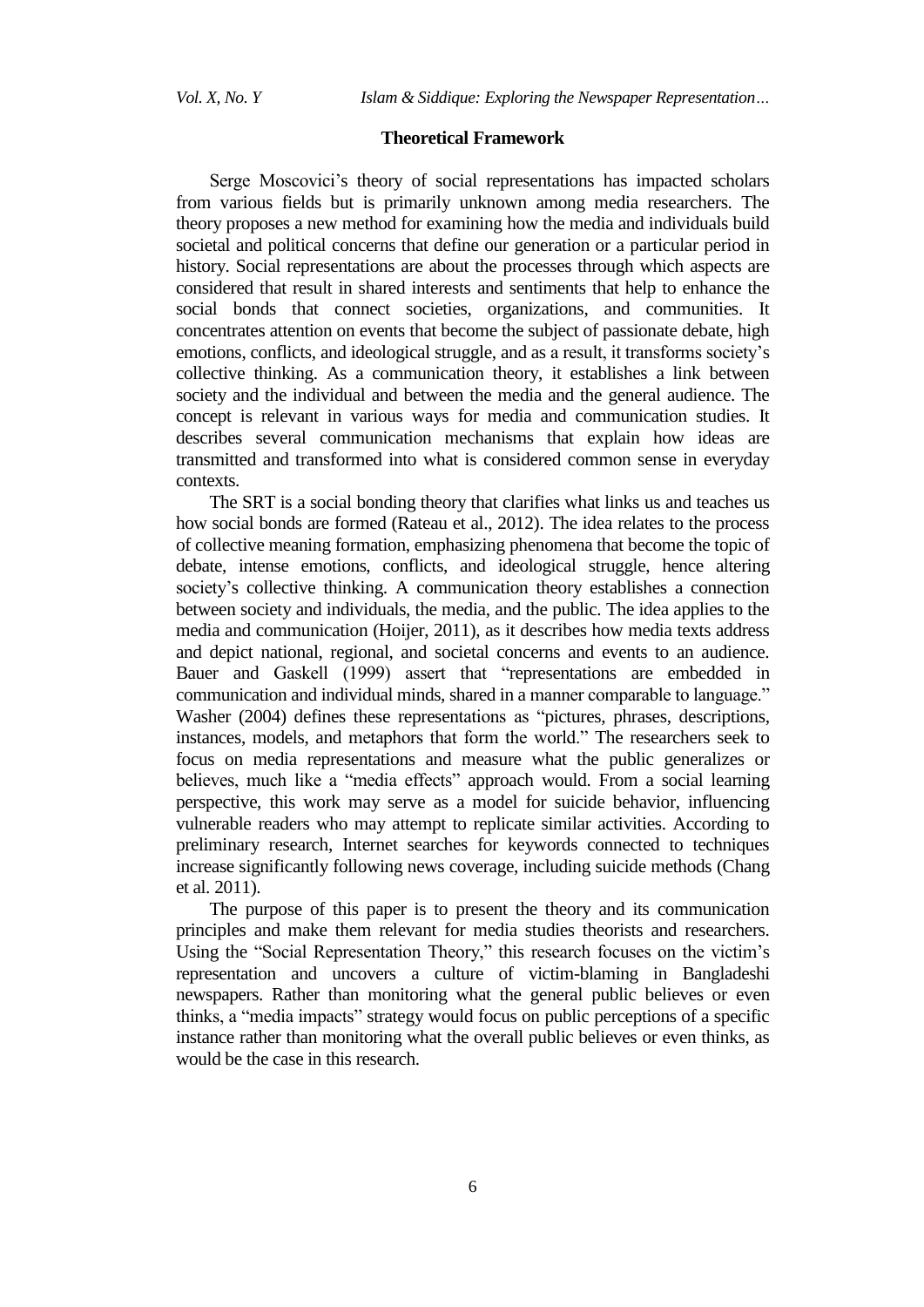#### **Methodology**

The research examined the first ten days following the case's discovery, from April 26, 2021, to May 5, 2021, to ascertain the early pattern of news coverage for this selected case in the country's top-tier publications. This timeframe was chosen based on current events to comprehend the incident's aftermath and become acquainted with the mainstream media's (Newspaper) discourse around the chosen case. This study will use a content analysis approach to investigate the print media's strategy for building a representation of this case by linguistically assessing all news items published within the chosen timeframe.

Based on their circulation, five prominent daily newspapers (The Daily Star, Prothom Alo, KalerKantho, Samakal, and DeshRupantor) were chosen to investigate how the mainstream print media in Bangladesh addressed this type of issue and what their position and motivations were in presenting this type of case to the general public.

The figures are derived from a survey of five nationally distributed publications. The "ProthomAlo" is Bangladesh's most prominent, extensively circulated, and widely read the newspaper, with over 6.6 million daily readers. It is owned by Transcom Group, one of its most prominent business conglomerates (Prothom Alo, 2018). The Daily Star is also included as a sample because it is the most widely read English daily in Bangladesh, with nearly 45,000 circulations (BD-INFO.com, 2020), and is owned by the same group as ProthomAlo, while the "KalerKantho" is one of the most widely read vernacular daily newspapers in Bangladesh, with 2.9 million circulations, and is owned by the same group as Prothom Alo (Wikipedia, 2021). It is a subsidiary of East-West Media Group, a subsidiary of the Bashundhara Group, Bangladesh's largest conglomerate. Due to its popularity, following Prothom Alo (Wikipedia, 2021) is also included as a sample. This illustrious vernacular daily is owned by Times Media Limited, a subsidiary of Ha-Meem Group, one of Bangladesh's major textile and textile companies. Furthermore, the "DeshRupantor" is regarded as one of the capital's most current daily publications, owned by the Rupayan Group. As previously stated, these newspapers were chosen as a sample based on their circulation and popularity, as determined by National Media Survey numbers (NMS).

The quantitative content indicates the data frequency for an inevitable occurrence, including articles about the victims, primary stories, and the number of topics. A total of 27 articles from Munia's news feed were chosen for examination. The content was culled from the selective daily's internet archive, where the printed issues are typically preserved. To gather the information, we used a combination of observation and note-taking techniques. According to the research, the Daily Star published ten articles in the first ten days following the tragedy. Seven, five, and five news stories have been published by Prothom Alo, Samakal, and DeshRupantor, respectively, about the topic. Research on the KalerKantho has yielded no information regarding the episode, which is unusual (Table 1).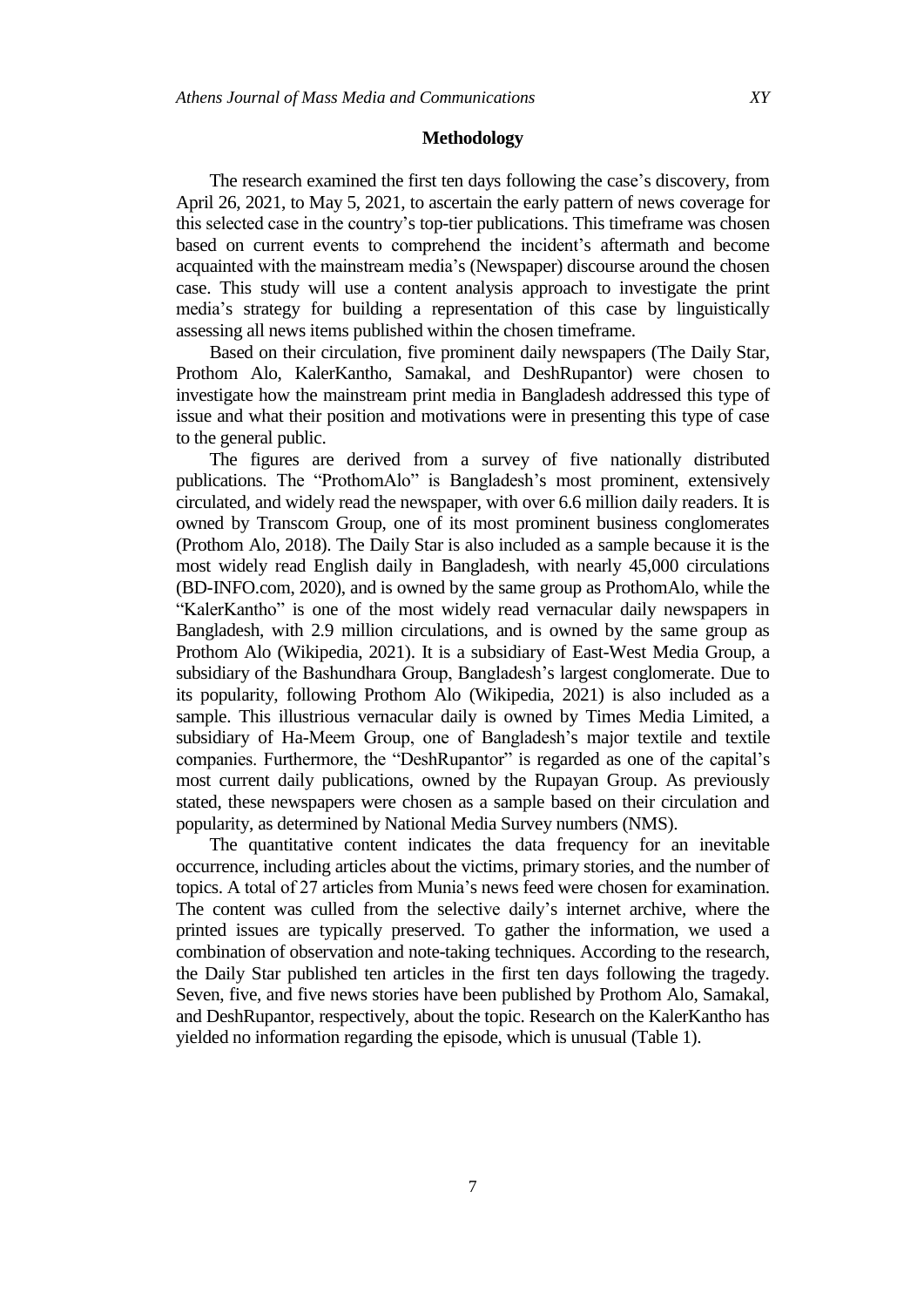| Name of the newspapers | Sample of the study | <b>Percentage</b> |
|------------------------|---------------------|-------------------|
| The Daily Star         |                     | 37.00%            |
| Prothom Alo            |                     | 26.00%            |
| Kaler Kantho           |                     | $0.00\%$          |
| Samakal                |                     | 18.50%            |
| Desh Rupantor          |                     | 18.50%            |

*Table 1.* Sample of the Study

The purpose of this study is to identify some similar themes examined in the current literature on victim-blaming and the media's reaction to the victim. The researchers found four primary themes: protecting the accused, accusing the victim of suicide, blaming the victim's family, and fabricating narratives through perplexing tales. The qualitative analysis discusses how the victim's words, phrases, and images are formed in mainstream media stories to support the common societal ideology of blaming women and how the media's political economy is constructed. In general, this study attempts to identify the blaming culture generated by the Bangladeshi media by evaluating a specific case.

### **Results and Discussion**

Between April 26 and May 5, 2021, 27 news items were discovered in five newspapers. The news contains standard pieces such as filling out cases from the victims' families and following the investigation's progress, but not a single story appears as an editorial or op-ed column. As indicated initially, the case becomes complicated and compounded by the media when one of the most prominent corporate personalities is charged. Due to the businessman's ownership of several media organizations, the KalerKantho did not publish a single news item on the subject during the designated period. Additionally, all five newspapers placed a lower premium on publishing suicide news, as researchers discovered no news items on April 26, even in these days' online editions. The following day (April 27), only Prothom Alo published a single news column. The Daily Star and Samakal, on the other hand, both published news about the incident on April 28, while the DeshRupantor did so on April 29. The researchers discovered that most news pieces (6 out of 27) about Munia's suicide attempt were published on April 30, with The Daily Star publishing 50% (3 out of 6) of the news items on that day. Furthermore, this study found that after May 4, publications appear to shift their focus away from the tragedies, with only two news articles discovered on May 5 (see Figure 1).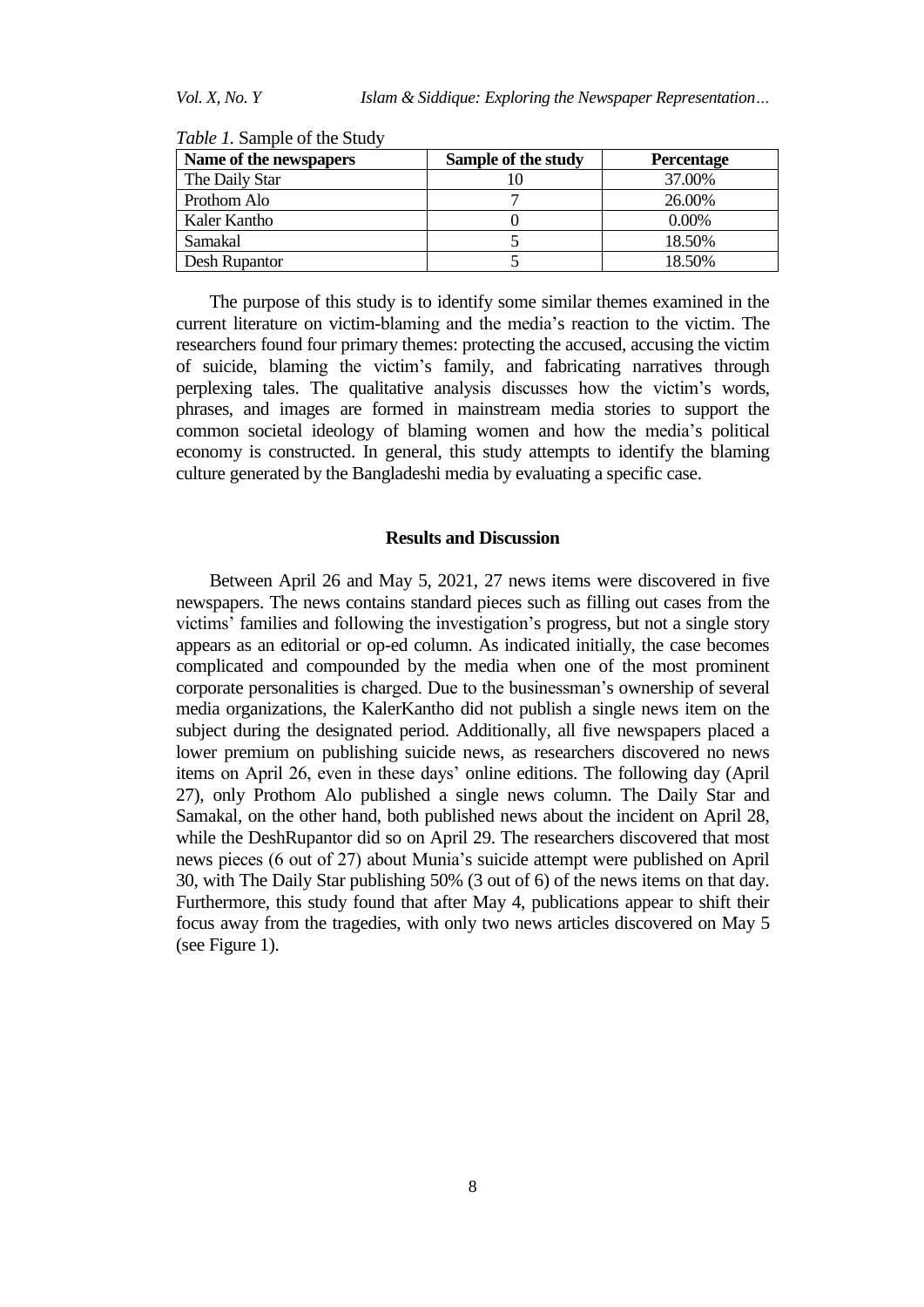

*Figure 1.*Total News Items

The issue's lack of publicity could be due to a desire to conceal the name of the accused businessman, SayemSobhanAnvir, Managing Director of Bashundhara Group, and a pervasive societal mentality of blaming the female victims. According to this article, The Daily Star published the most items, while Prothom Alo published the second most. This may have occurred due to the struggle between two powerful conglomerates (Transcom and Bashundhara), as the Transcom group owns the two daily newspapers. Except for KalerKantho, the other two dailies have expressed their unintentional support for the accused businessman. The Daily Star placed seven things on the front page out of ten, while the Prothom Alo placed four items on the front page out of seven. On the contrary, Samakal's front page was devoid of news articles. Interestingly, while the DeshRupantor had three things on its front page, the daily news articles criticized the victim and her family.

#### **Analysis**

Identifying themes, the meaning of words, sense-making strategies, and images are the primary goals of textual analysis, adding more to the content analysis (Patton, 1990). Four themes will be examined to provide an answer to the first and second research questions, which are concerned with societal representation and the approach of the media in constructing a representation of suicide, respectively: a) Protecting the accused; b) Blame on the victim for suicide; c) Blame on the victim's family, and d) Creating stories through confusing tales. In this case, the involvement of a well-known figure was the most concerning issue for the media, so it is essential to observe the media's role in highlighting the incident to its readers or audience. From the quantitative perspective, researchers found the same items placed with different perspectives by different dailies. Researchers tend to identify the newspapers' linguistic representation of society through textual analysis by discussing the four major themes.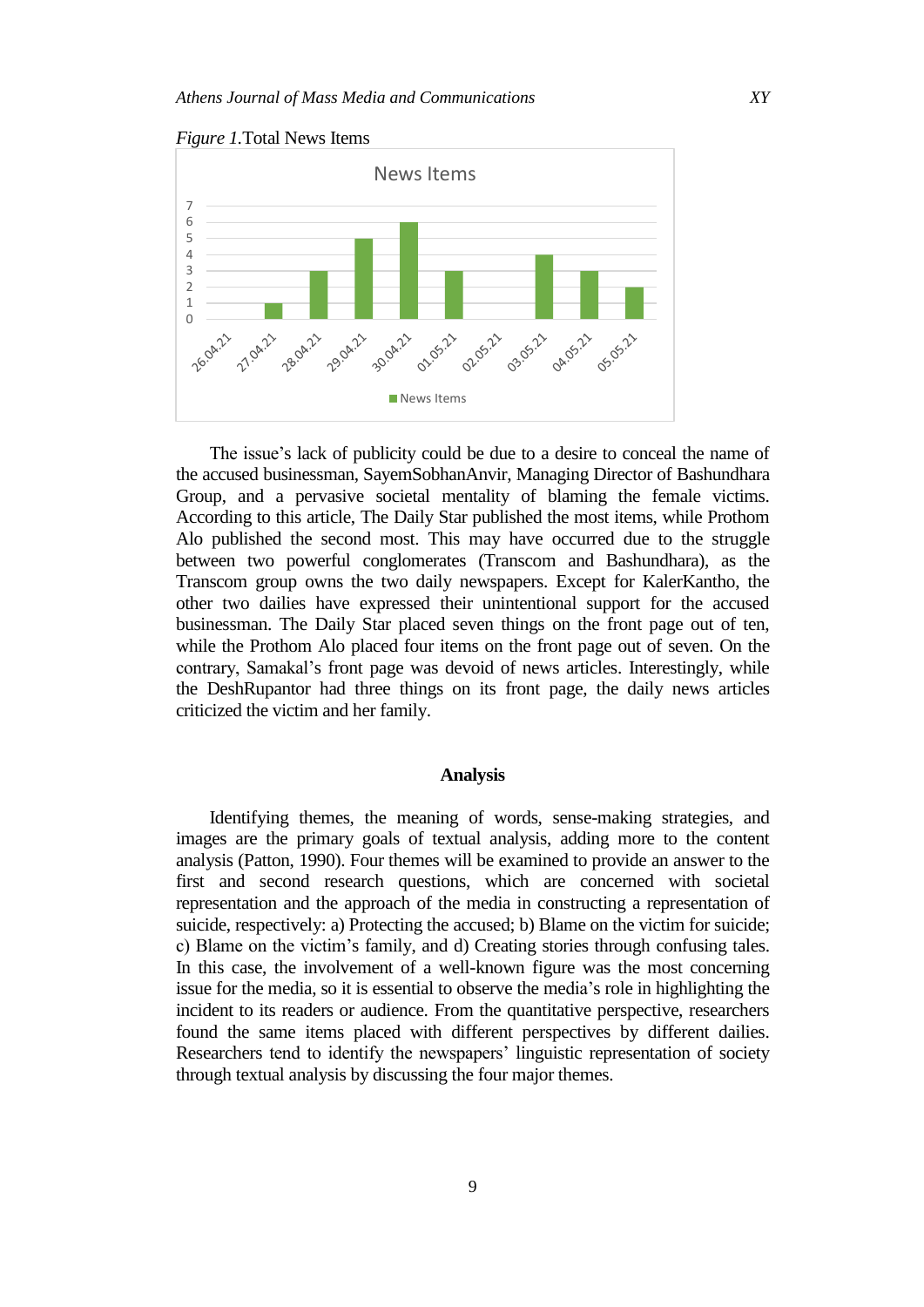#### **Representing the Accused**

The newspaper is exceptionally effective at constructing social values and culture. Thus, it is up to print journalism to reconstruct the actual worth or negative value. Media outlets, specifically the print, must rely on their owners to address any difficulties in the present era. The political economy of the newspaper has become a familiar narrative, as very few media organizations are identified solely by their activities rather than by the group of companies to which they belong. When an incident occurs against the group or the group's owner, the particular media outlet has no other alternative to concealing the incident.

Additionally, it remains silent on portraying the issue to its audience or society. The researchers discovered that the KalerKantho engaged in the same behavior in the suicide case of Munia as they did with their managing director. Though the newspaper is the third most widely circulated daily publication, it has shown no interest in publishing-related stories. According to researchers, this form of quiet supports and protects the accused. The researchers discovered that The Daily Star and Prothom Alo regularly publish news on this subject. However, both media have highlighted a passage that is found in favor of the accused. On April 27, researchers discovered the first mention of the subject in Prothom Alo. However, the article highlighted the victim's relationship status, as in "the college student was in a relationship." Thus, the publication purposefully attempted to create a poor image of the victim, implying a desire to protect the guilty.

Additionally, both dailies (Prothom Alo and The Daily Star) have constantly emphasized the rent for the flat where the girl (Munia, the victim) used to live alone. After two days of investigation and adequate treatment, The Daily Star featured the occurrence on its front page on April 28. The terms "love affair" and "romantic relationship" were frequently used by the newspaper, which the researchers defined as a way to vilify the victim. On the other hand, the DeshRupantor was more active in defending the guilty and blaming the victim and her family. The newspaper was highly interested in publishing a feature story blaming the victim for his or her character flaws.

## **Assigning Blame to the Victim**

Generally, when a crime happens, the offender's involvement and activities receive the most focus throughout the discussion of the incident. On the other hand, the media tends to do the same thing. However, when a sexual offense happens, the victim is thrust into the spotlight rather than the offender. Likewise, the media does. The media is fascinated by the victim role, and victims are frequently blamed for their victimization. The study discovered that newspapers were keen on blaming the victim in this instance. Even worse, several newspapers were so unconcerned about the culprit that they did not examine the current situation. The Daily Star and Prothom Alo were also found to carry regular followup news, such as the case's filing, the accused's bail petition, the autopsy report, and the police's overall assessment. However, both daily describe the victim, Munia, and exaggerate the accused's relationship issues. The researchers identified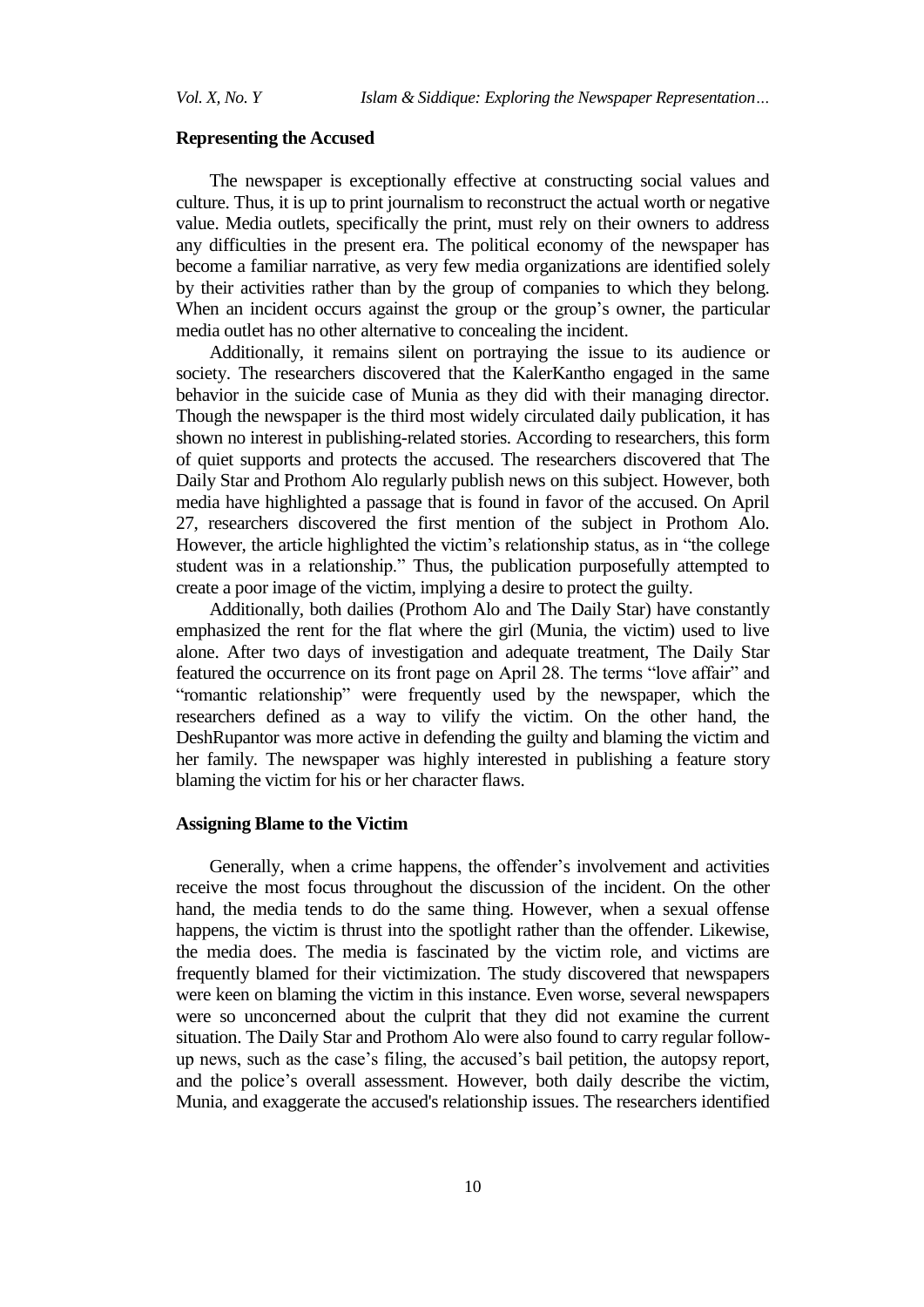this attitude as indirect blame directed at the victim. The Samakal published only five regular news stories about the occurrence, indicating that the paper paid little attention to the suicidal case. In addition to the daily frame, the paper emphasizes the importance of relationships. In its feature reporting, The DeshRupantor frequently finds reasons to blame the victim. According to the data in this study, DeshRupantor published only five publications during the sample period. No item is perceived to be published as hard news; instead, the daily intends to feature the victim somehow.

On April 29, the daily featured a story titled "Munia gets greedy due to her sister's greed" on its main page. Additionally, the victim's daily published images violate the editorial rules of media representation. The term "greedy" in the headline implies that the victim is responsible for her exploitation. The terms "uncontrolled lifestyle," "targeting well-known people," and "great ambition" are also used to place the victim's responsibility purposely. As we all know, media outlets play a critical role in molding public attitudes (Hodgetts and Chamberlain, 2007).

Additionally, this study establishes that the media does not always present factual evidence. These distinctions in language are utilized to reinforce stereotyped beliefs. In this instance, this type of perception fosters social divisions and promotes the media's unethical beliefs.

## **Place Blame on the Family**

In our society, when an occurrence happens to women, society usually derogates the victims for being more responsible for having been victimized, and as usual, the family of the victims has to face negative responses from the society as our culture is highly male-dominated like other media the newspaper also shows its character by supporting the societal culture. Ultimately, the victims and their families are heavily blamed, and somehow their social lives have become congested. A content analysis of this study finds some stories highly blaming the victim's family for the victimization. Researchers find the daily DeshRupantor more interested in blaming the victim and her family. On April 30, the daily highlighted the role of Munia's sister in blackmailing the reputed wealthy person. The daily tends to present that Munia's family are too responsible for her suicide, and their "over greediness" has made Munia more reckless in her lifestyle. Some of the images of Munia's family that led to Munia as a bullshitter are described as "selfishness," "unwise decisions," and "blackmailing tendency." There is evidence that the national daily DeshRupantor has been influenced by the accused or offender, using words and images to blame the victim and her family members in postings on social media. In this sense, the Daily Star researchers found the pictures and detailed family identification of the victim and her family were published with the news articles, while no related pictures of the accused were seen printed, and even the names of the offenders were concealed cautiously by the newspapers.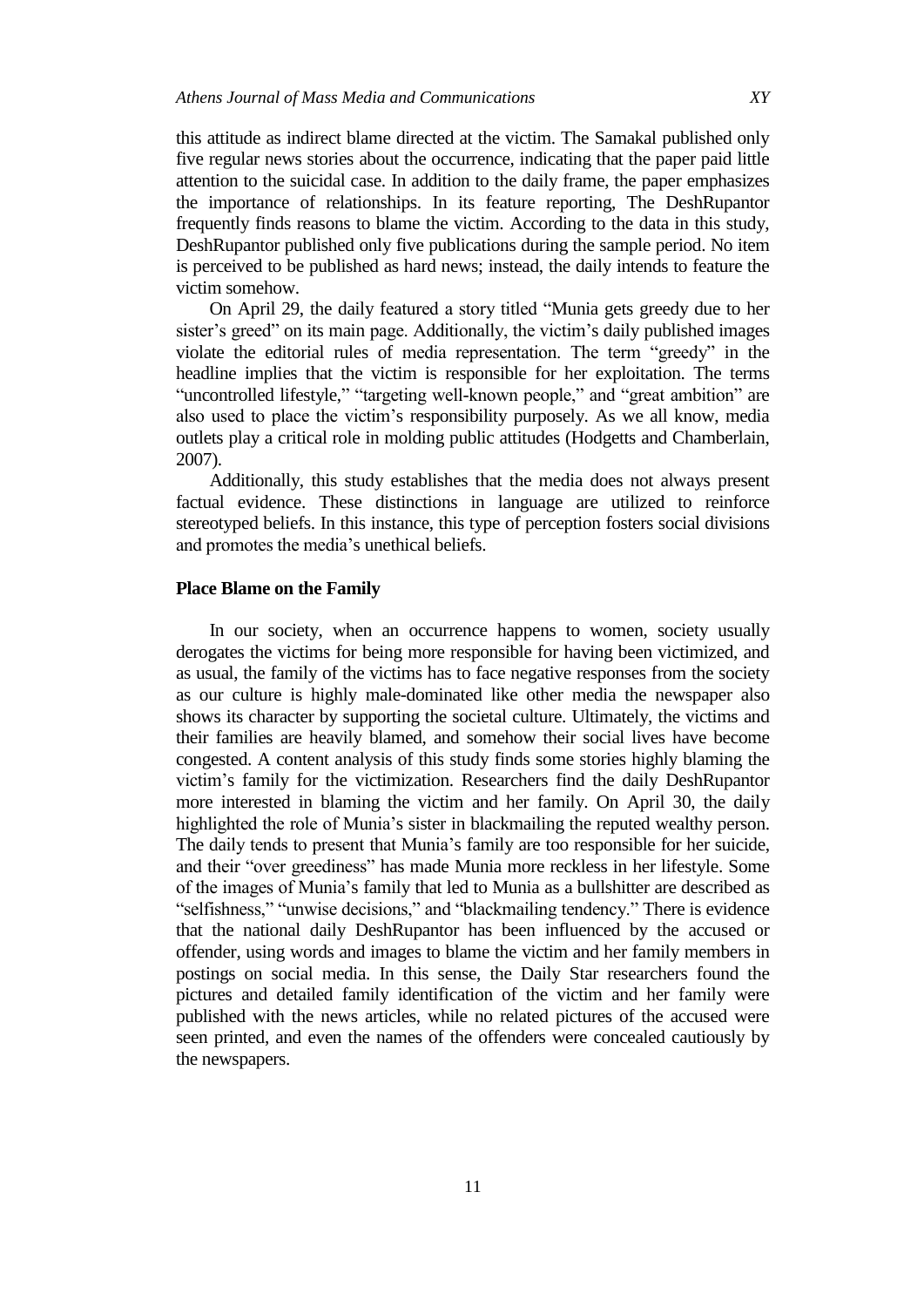## **Creating a News Story Based on "Misleading Tales"**

Contradictions abound in these stories, leaving readers perplexed as to the actual situation. Among the selected publications, the Prothom Alo, The Daily Star, and the Samakal all published regular news, but in some cases, all three emphasized the victim's link with the criminal and her lifestyle the most. As discussed, words or phrases that assign guilt to the sufferer were discovered. Those words might be used to characterize the purpose of the newspapers' highlighting specific articles. Additionally, when the victim's brother filed another complaint against another accused/offender on May 2, all three publications expressed a strong interest in publishing the news with great attention, as they discovered another narrative to share with the public to blame the victim. Such media attention is intended to divert attention away from the facts, making it more difficult to blame the actual criminal. The other daily, DeshRupantor, made prominently presenting some stories to defend the accused explicitly. On May 5, the daily published a headline captioned, "Is Nusrat (victim Munia's sister) about to face the accuser?" The daily attempted to blame the victims' family by fabricating several misleading stories, such as suggesting that the victim's family is more guilty of victimization and attempting to prove that the victim's sister may have orchestrated an assassination plot for the victim's suicide. This newspaper brought to light the attachment of another offender (SharunChowdury) with another plot of the narrative, as the paper underlined in its report that the victim had another relationship with Sharun, and her family was well informed about it. The victim was characterized in this case through some perplexing newspaper stories. Nowadays, anytime an accused person is discovered to be necessary, the media outlets endeavor to protect him/her, and as part of this, the media attempt to disarticulate the inquiry process by disseminating inflated stories about the victim's character.

## **Conclusion**

The study examines the victim-blaming tendency evident in the significant Bangladeshi newspapers' reporting of the college girl Munia's suicidal death. This study discovered that the five national dailies devote less attention to even publishing the daily news. The subsequent reaction to the newspaper pieces varied according to the perspective taken by the various media outlets. Ownership is critical in this case, as the media's primary focus was on the involvement of a well-known media owner and corporate executives. As a result, the media outlet of the accused, KalerKantho, has shown no interest in publishing a single piece of news on the subject. The victim's socioeconomic and demographic status and the traits that accompanied it were the most contentious points. Among the five selective tier-1 newspapers, The Daily Star did its best to elevate the topic for publication, even though it took time to do so. The Daily Star did not use the victims' photographs due to editorial guidelines, but the most widely read vernacular daily, Prothom Alo, did. The DeshRupantor was discovered to be more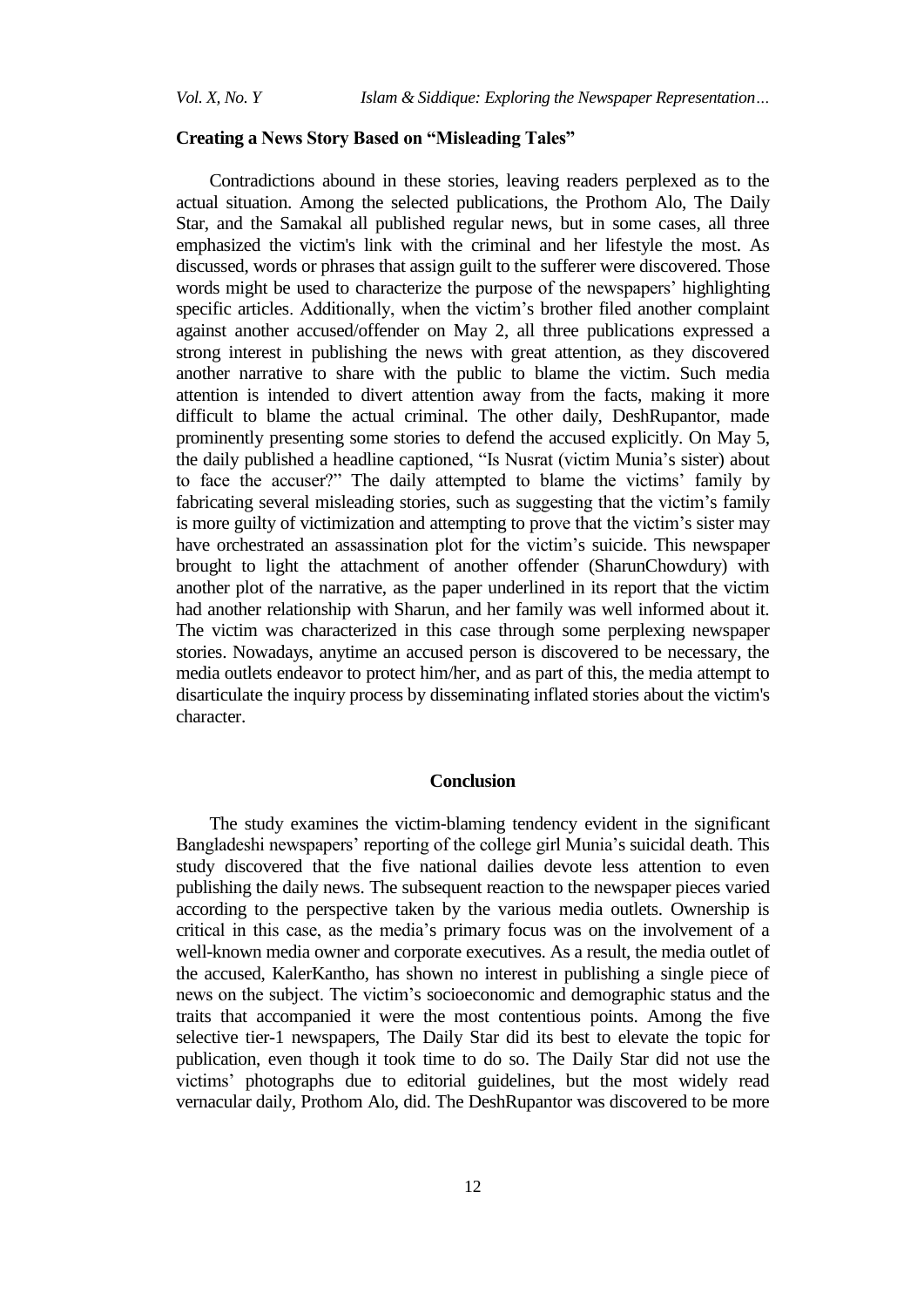aggressive in blaming the victim and attempted to shield the accused by blaming the victim's relatives and fabricating inflated and confusing stories about the victim, Munia. The study discovers a resemblance between this issue and Social Representation theory in this area. As part of the social representations process, the newspaper conventionalizes the Munia issue, as well as the people and events that certain newspapers meet by giving the issue a characteristic shape, categorizing the issue, and gradually establishing the issue as a distinct and shared cognition. The patriarchal tradition of Bangladeshi society frequently depicts men in prominent and influential roles; this study demonstrates how this culture has been developed through the newspaper. Blaming the victim and family diverts attention away from the culprit, and the media's portrayal of the offender, as well as cultural factors, persecutes the victim's family. The victim's lifestyle, work, and identity are all deemed cause for alarm by the selective publications. This type of conduct generates strong public opinion against the victims, which hurts the victim's and her family's reputations as well as the larger society. This may incite the perpetrator to commit other acts of violence against girls and women.

## **Reflection**

The media's role in establishing a violence-free, gender-equal society is more critical. If the media becomes more attentive to fulfilling this constructive function, the benefits will accrue to women, society, and the country's overall growth.

Additionally, this study recommended that the newspaper portray the true situation regardless of ownership demands or pressures from other perpetrators. From a societal standpoint, the news media should be more accountable and exercise greater authenticity. The victim-blaming culture must end, and the newspaper must reflect healthy communication through proper investigation.

## References

- Abrams, D., Viki, G. T., Masser, B., Bohner, G. (2003). Perceptions of stranger and acquaintance rape: the role of benevolent and hostile sexism in victim blame and rape proclivity. *Journal of Personality and Social Psychology*, *84*(1), 111–125.
- Amin, A. M. (2021). *Victim blaming is a crime. Who are its abettors?*The Daily Star.
- Bauer, M. W., Gaskell, G. (1999). Towards a paradigm for research on social representations. *Journal for the Theory of Social Behavior*, *29*(2), 163–186.
- BD-INFO.COM (2020).*Bangladesh newspapers circulation and ad rate 2020*. Available at: [https://bd-info.com/bangladesh-newspapers-circulation/.](https://bd-info.com/bangladesh-newspapers-circulation/)
- Belknap, J. (2007). *The invisible woman: Gender, crime, and justice*. Belmont, CA: Thomson Wadsworth.
- Best, J. (1997).Victimization and the victim industry.*Society*, *34*(4), 9–17.
- Bullock, C. F., Cubert, J. (2002).Coverage of domestic violence in newspapers in Washington State.*Journal of Interpersonal Violence*, *17*(5), 475–499.
- Byerly, C. M. (1994).An agenda for teaching news coverage of rape*. Journalism Educator*, *49*(1), 59–69.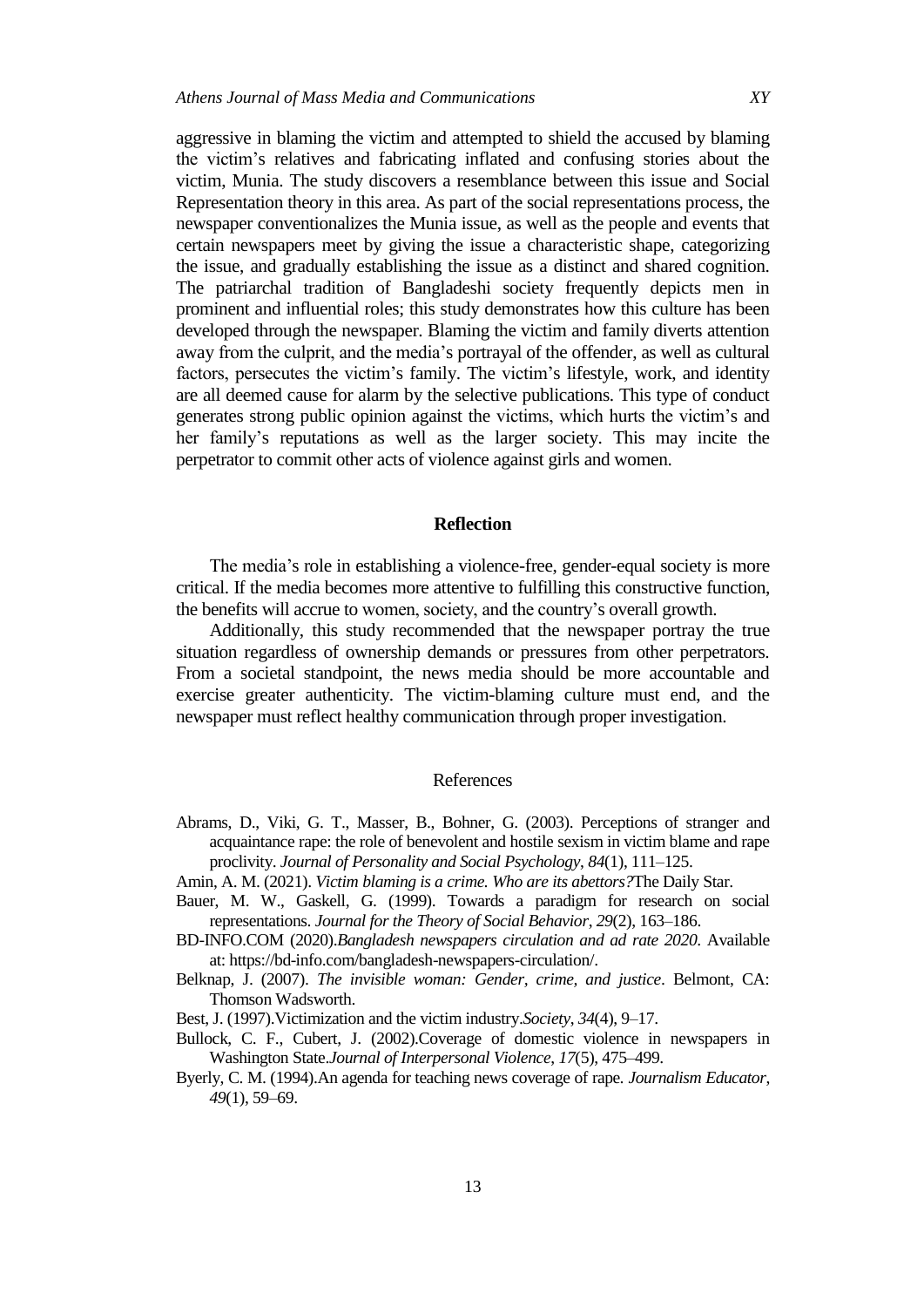- Calhoun, L. G., Selby, J. W., Warring, L. J. (1976). Social perception of the victim's causal role in rape: an exploratory examination of four factors. *Human Relations*, *29*(6), 517– 526.
- CBS News (2017, October 17). More than 12M ―Me Too‖ Facebook posts, comments, reactions in 24 hours. Available at[:https://www.cbsnews.com/news/metoo-more](https://www.cbsnews.com/news/metoo-more-than-12-million-facebookposts-comments-reactions-24-hours/)[than-12-million-facebookposts-comments-reactions-24-hours/.](https://www.cbsnews.com/news/metoo-more-than-12-million-facebookposts-comments-reactions-24-hours/)
- Chang, S.-S., Page, A., Gunnell, D. (2011). Internet searches for a specific suicide method follow its high-profile media coverage*. American Journal of Psychiatry*, *168*(8), 855– 857.
- Check, J. V., Malamuth, N. M. (1983). Sex-role stereotyping and reactions to depicting stranger versus acquaintance rape. *Journal of Personality and Social Psychology*, *45*(2), 344–356.
- Chermak, S. (1995).*Victims in the news: crime and the American news media*. Boulder, CO: Westview.
- Collings, S. C., Kemp, C. G. (2010). Death knocks, professional practice, and the public good: the media experience of suicide reporting in New Zealand. *Social Science & Medicine*, *71*(2), 244–248.
- Croteau, D., Hoynes, W. (1997*). Media/society: industries, images, and audiences*. Thousand Oaks, CA: Pine Forge.
- Estrich, S. (1987).*Real rape*. Cambridge, MA: Harvard University Press.
- Fu, K. W., Yip, P. S. (2008). Changes in reporting of suicide news after the promotion of the WHO media recommendations.*Suicide and Life-threatening Behavior*, *38*(5), 631–636.
- Gould, M. S., Midle, J. B., Insel, B., Kleinman, M. (2007). Suicide reporting content analysis: abstract development and reliability. *Crisis: The Journal of Crisis Intervention and Suicide Prevention*, *28*(4), 165–174.
- Heeren, J. W., Messing, J. T. (2009). Victims and sources: newspaper reports of mass murder in domestic contexts. In D. Humphries (ed.), *Women, Violence, and the Media: Readings in Feminist Criminology*, 206–223. Boston: Northeastern University Press.
- Hodgetts, D., Chamberlain, K. (2007). Mediated communities: considerations for applied social psychology. *Journal of Community and Applied Social Psychology*, *17*(6), 411–414.
- Höijer, B. (2011). *Social representations theory*.Nordicom Review.
- Jamieson, P., Jamieson, K. H., Romer, D. (2003). The responsible reporting of suicide in print journalism.*American Behavioral Scientist*, *46*(12), 1643–1660.
- Johnson, J. D., Jackson, L. A., Jr (1988). Assessing the effects of factors that might underlie the differential perception of acquaintance and stranger rape.*Sex Roles*, *19*(1−2), 37−45.
- Karmen, A. (1956). *Crime victims: the introduction to victimology*. USA: Wadsworth Cengage Learning.
- Meyers, M. (1994).News of battering.*Journal of Communications*, *44*(2), 47–63.
- Meyers, M. (1997).*News coverage of violence against women: endangering blame*. Thousand Oaks, CA: SAGE Publications.
- Niederkrotenthaler, T., Sonneck, G. (2007). Assessing the impact of media guidelines for reporting on suicides in Austria: Interrupted time series analysis. *Australian and New Zealand Journal of Psychiatry*, *41*(5), 419–428.
- Niederkrotenthaler, T., Voracek, M., Herberth, A., Till, B., Strauss, M., Etzersdorfer, E., et al. (2010). Role of media reports in completed and prevented suicide: Werther v. Papageno effects. *British Journal of Psychiatry*, *197*(3), 234–243.